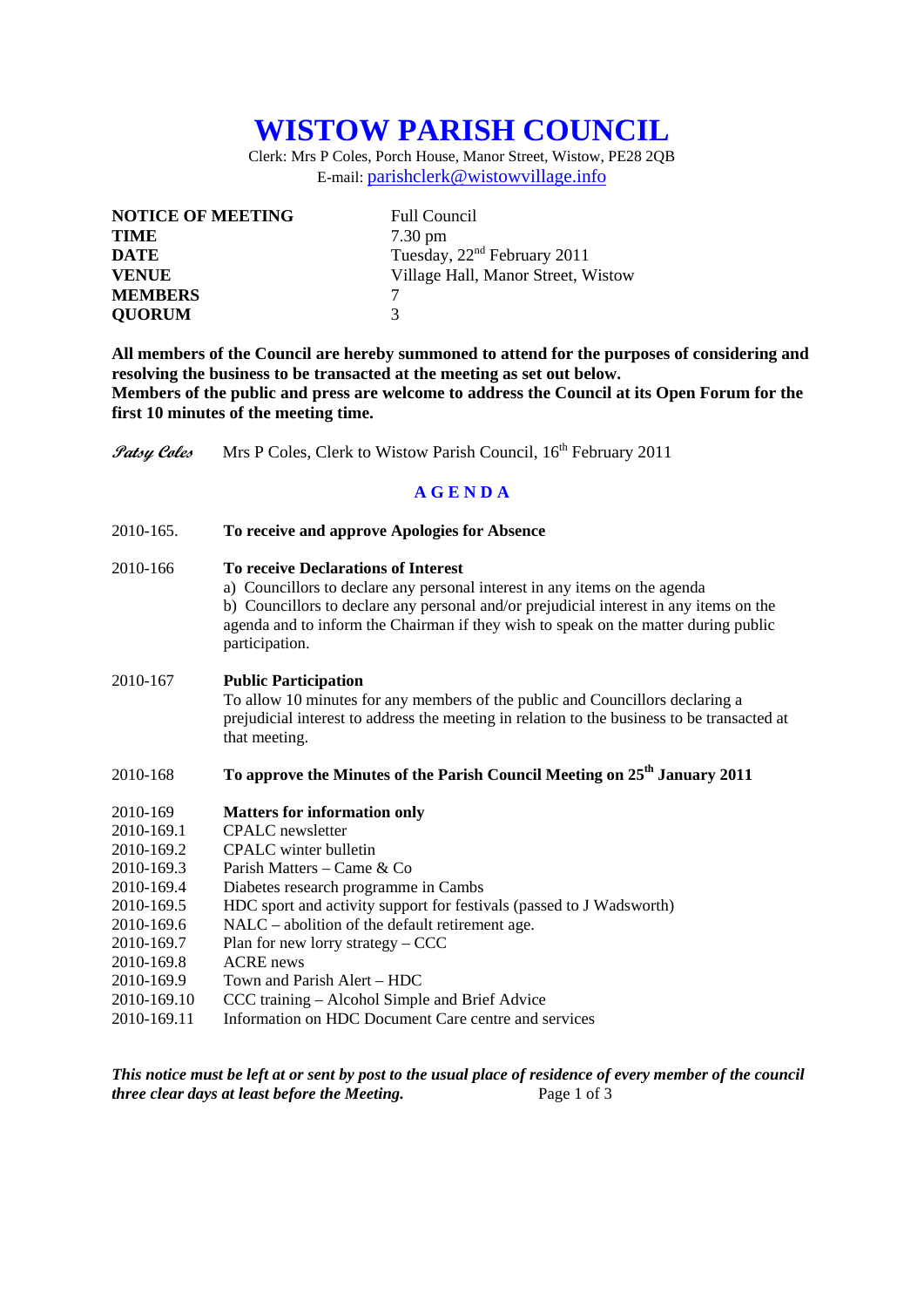Page 2

| 2010-170 | <b>Community Liaison Officer</b>            |  |
|----------|---------------------------------------------|--|
|          | Any Police or Crime issues to be discussed? |  |

2010-171 **To receive reports from County and District Councillors** Mr V Lucas, Mr P Bucknell, and Mr P Ward

## 2010-172 **Finance**

| a) to approve the Financial Statement                     |         |
|-----------------------------------------------------------|---------|
| b) to approve payment of outstanding amounts :            |         |
| Mrs P Coles – February salary (rates as per minute no. 8e |         |
| of the meeting dated the $15/12/09$ )                     | £207.13 |
| Lee Gray grass cutting                                    | £169.58 |
| CCC Street light maintenance and energy                   | £592.40 |
| Village Hall Hire for 2010                                | £140.00 |
| Wicksteed See saw panels                                  | £143.22 |
| c) to review cash flow and resolve anticipated issues     |         |
| Confirmation from HDC of precept and band D charge        |         |

#### 2010-173 **Correspondence**

- 2010-173-1 Letter from Mr Harold, Threeways, Church Street regarding the phone box.
- 2010-173.2 Letter from Tricolor of Ely, development, marketing and fundraising company
- 2010-173.3 CCC regarding Library review Warboys library in danger
- 2010-173.4 CCC Transport provision in Cambridgeshire
- 2010-174 **To consider any Planning Applications received**  None received

## 2010-175 **Salt bins**

Relocation of bins at Wistow Toll and Parsonage Street/Mill Road junction

## 2010-176 **Royal Wedding**

Plans for any celebrations

#### 2010-177 **Parish Plan Action Plan Working Parties Feedback and Updates**

 a- Traffic and Road Issues Mr Bucknell/Mr Carter/Ms Robinson Blackhurst Lane, Mr Carter was investigating reinstatement of verge. New reporting system for street maintenance issues b- Litter Mrs Booth/Ms Robinson Any outstanding issues c- Countryside Mr Carter/Dr Farrar Update<br>d- Village Hall Mr Leigh/Mr Williams Update e- Maintenance Issues Clerk Allocate risk assessment/bin rota for 2011 See saw panels now received from Wicksteed Repair of aerial runway

*This notice must be left at or sent by post to the usual place of residence of every member of the council three clear days at least before the Meeting.* Page 2 of 3